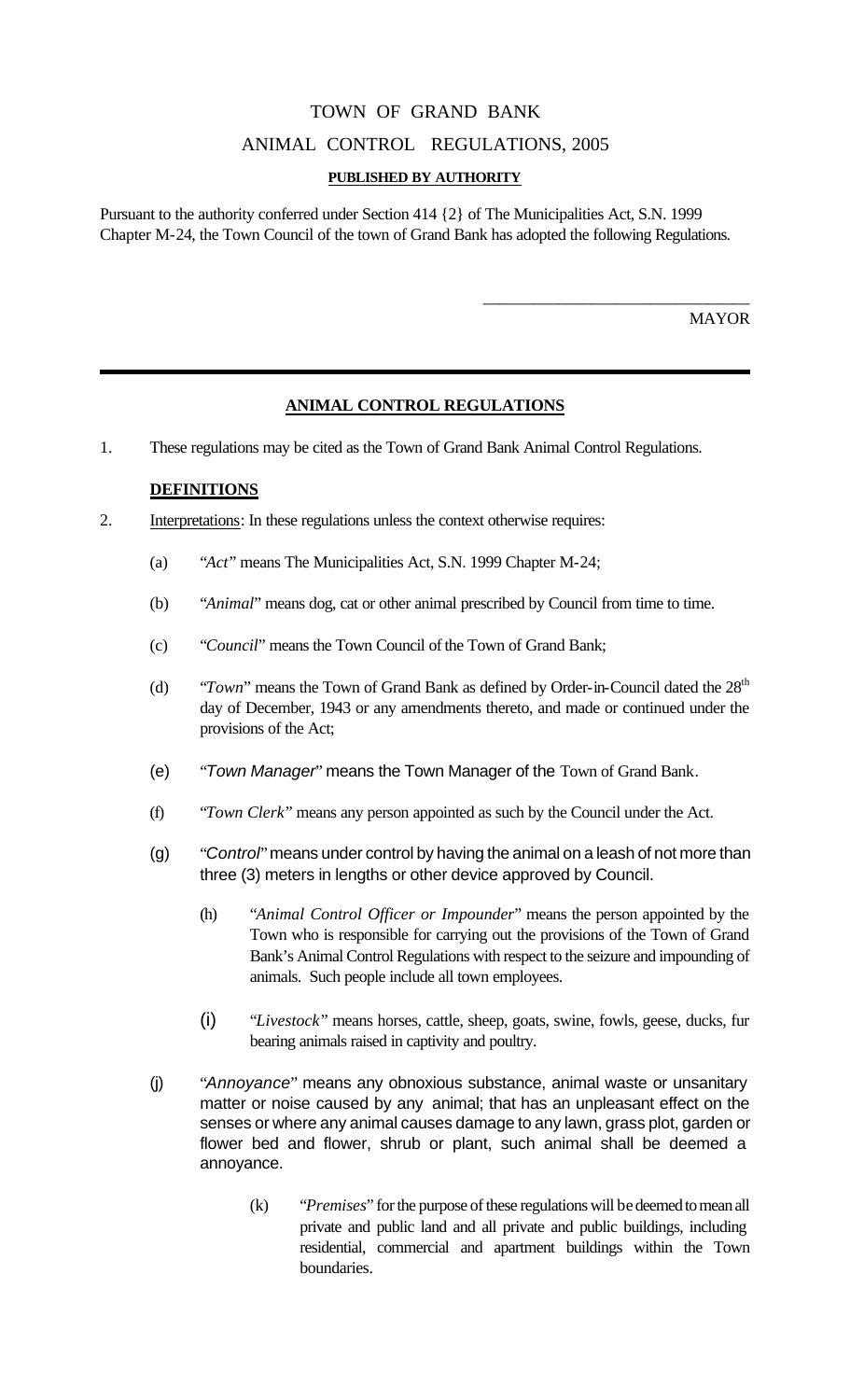- (l) "*Dog*" means a male or female dog or pup and includes an animal which is a cross between a dog and a wolf;
- (m) "*Injured*" and "*Injury*" includes, but are not limited to injuries caused by wounding, worrying, terrifying or pursuing;
- (n) "*Kennel*" means an establishment for the keeping, breeding or boarding of dogs for Commercial purposes that is in compliance with SPCA standards.
- (o) "*Owner*" includes any person who has custody, charge or possession or control of an animal of any kind or who is the owner of any house, dwelling, building or premises or part there of where any animal is kept or permitted to live or remain, except where such person proves to the satisfaction of the judge that he/she was not, at the time in question, the owner of the animal.
- (p) "*Park"* means any land by or under the direct control and management of the Town which is designated or used for a park or recreation purpose.
- (q) "*Private land"* for the purpose of this Regulation means all land within the Town boundaries which is not owned or under the direct control and management of the Town, and includes all lands of Her Majesty the Queen in rights of Canada or of the Province and their respective agencies.
- (r) "*Public Open Space*" means all lands owned by or under the direct control and management of the Town other than a park or parkland or street.
- (s) "*Street*" means any public thoroughfare or sidewalk, including the Nature Trail or any defined Trail, within the boundaries of the Town.
- (t) *"Dangerous/Vicious Animals"* means any individual animal;
	- (i) that has killed a domestic animal without provocation while off the owners' property;
	- (ii) that has bitten or injured a human being or domestic animal without provocation, on public or private property;
	- (iii) that is kept for the purpose of security or protection, whether residential, commercial or industrial, of persons or property;
	- (iv) that is threatening or aggressive with a known propensity, tendency or disposition to attack without provocation, humans, domestic animals, fowl or other animal.
- (u) *"Leash"* means a chain, rope or other restraining device of not more than 3.5 metres.
- (v) *"Muzzled"* means that the mouth of an animal is fastened or covered with a humane fastening or covering device of adequate strength to prevent the animal from biting.

3. No person shall permit any animal of which he/she is the owner to roam at large on any property within the Town including Town streets, sidewalks, public open spaces, parks and private land, other than the land of the owner of the animal.

4. It shall be the duty of the Impounder, or any town employee charge with the enforcement of this Regulation, to seize and impound any animal found roaming at large contrary to section 2 and he/she shall have the powers to enter upon all lands and into any building for the purposes of carrying out the provisions of this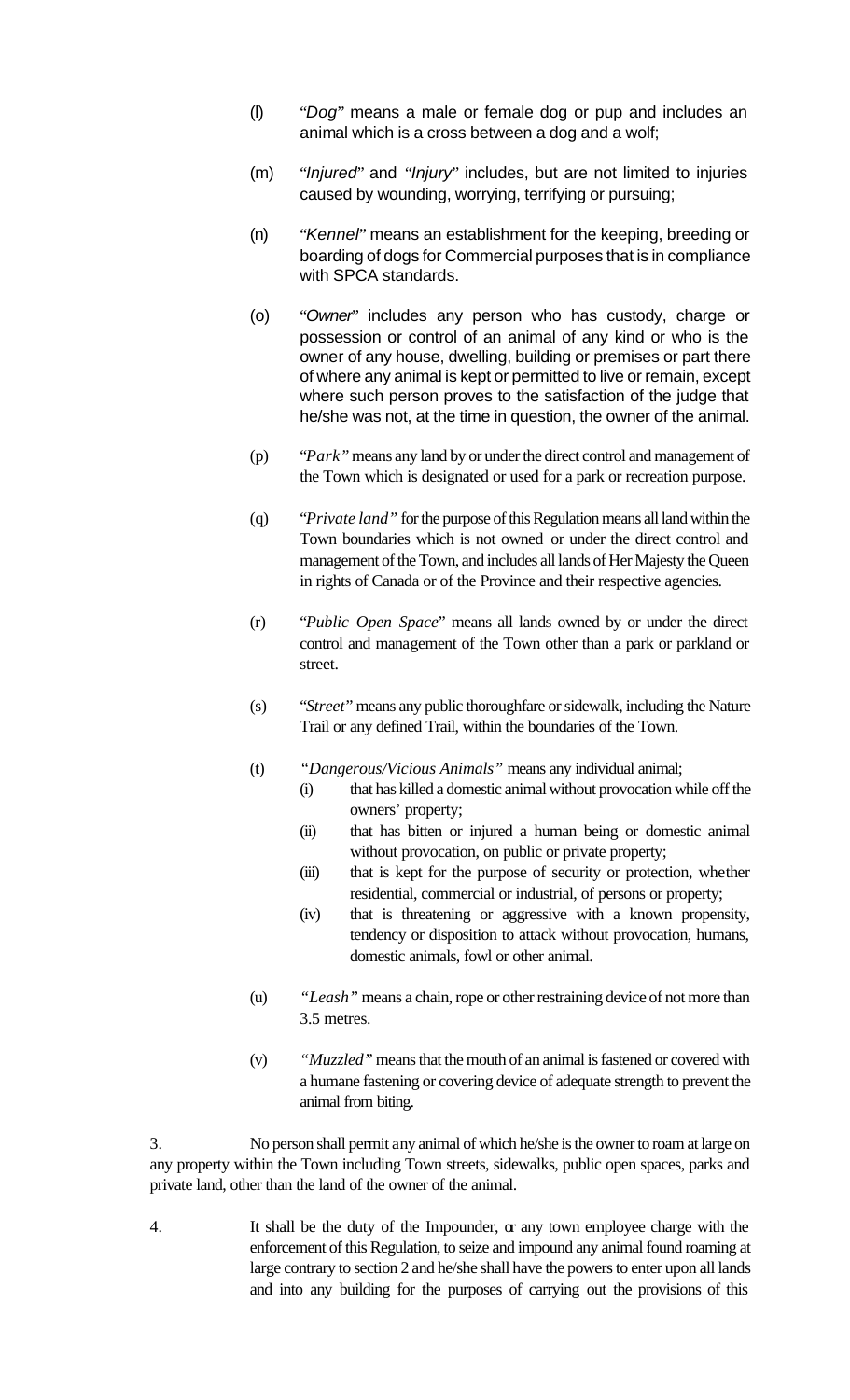Regulation provided that the entrance to any private residence shall be limited to the hours between 8:00 a.m. and 8:00 p.m..

5. The Impounder may humanely destroy any animal found roaming at large within the Town, if, in his/her opinion, such animal is so diseased or injured or vicious or unfit for impounding, the Impounder, in consultation with the Veterinarian, may cause the dog to be disposed of or humanely destroyed forthwith.

6. Where any person is authorized to destroy any animal under the terms of these regulations he/she shall do so in a manner as humanely as possible.

- 7. When an animal has been impounded, the Impounder shall notify the Town Clerk or such other official of the Council as shall have the care of such matters and the Clerk, or such other official, shall make record of such impounding in a book to be kept for that purpose. The Council may then, but shall not be bound to, advertise that such animal has been impounded.
- 8. The owner may recover the animal impounded on such proof of his/her ownership of the animal as the Impounder may require and upon payment of all fees and expenses in connection with the impounding and keep of the animal.
- 9. (a) No person shall, in the Town of Grand Bank, keep an animal in an unsanitary condition.
	- (b) For the purpose of this section an animal is kept in an unsanitary condition where it is exposed to:
		- (i) an accumulation of fecal matter;
		- (ii) an odour;
		- (iii) insect infestation; or
		- (iv) rodent attractants
- 10. No person shall keep or permit to be kept on any land or in any building in any area of the Town designated as residential or apartment more than two dogs or two cats at any one time, except under the following conditions:
	- (i) newborn puppies;
	- (ii) special permits
		- (i) licenced Newfoundland and Labrador kennel breeders;
		- (ii) unregistered breeders complying with SPCA standards;
		- (iii) owners with more than two household pets that comply with SPCA standards.

### **DANGEROUS/VICIOUS ANIMAL**

- 11. (a) The owner of any animal that has been determined to be dangerous/vicious by an officer in accordance with the definition as set out in this by-law shall be required to do any or all of the following:
	- (i) not allow the animal to be on any streets or in any public place or any other place that is not owned or controlled by the owner unless the animal is on a substantial chain or leash not exceeding 1.5 metres in length, **and under the control of a responsible person over the age of eighteen**, and muzzled in a manner that will not cause injury to the animal or interfere with its vision or respiration but will prevent the animal from biting another animal or human;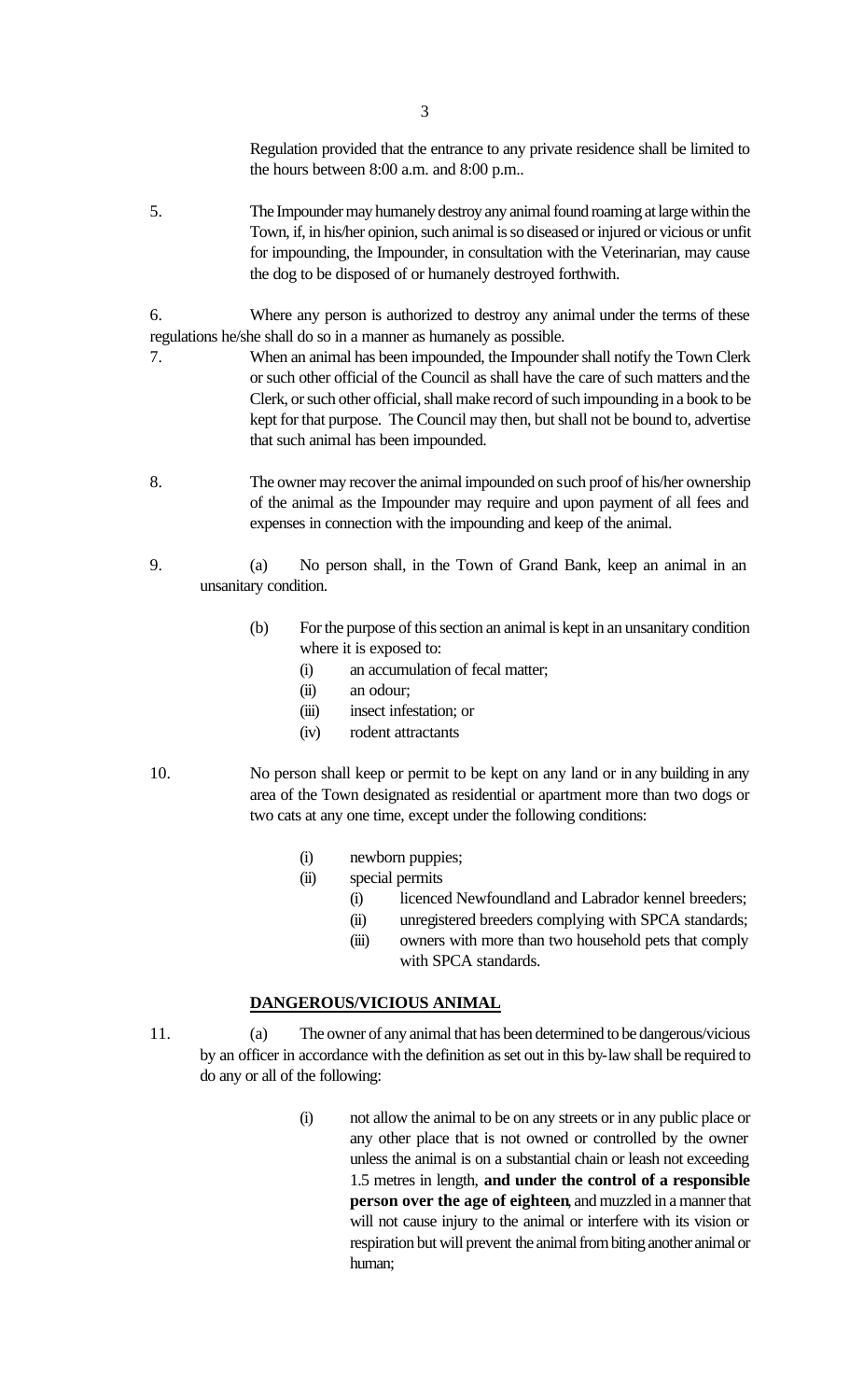- (ii) when the animal is on the owner's premises it shall be required to be kept securely confined either indoors or in an enclosed pen or structure of minimum size 5 feet by 10 feet (1.5 m x 3 m), capable of preventing the entry of children or other animals and adequately constructed to prevent the animal from escaping or causing personal injury;
- (iii) conspicuously display a sign on the owner's premises warning that there is a vicious animal on the property;
- (iv) so confine the said animal in a manner that will allow persons who have lawful entry onto the premises of the animal owner to have such entry without fear of attack by the said animal;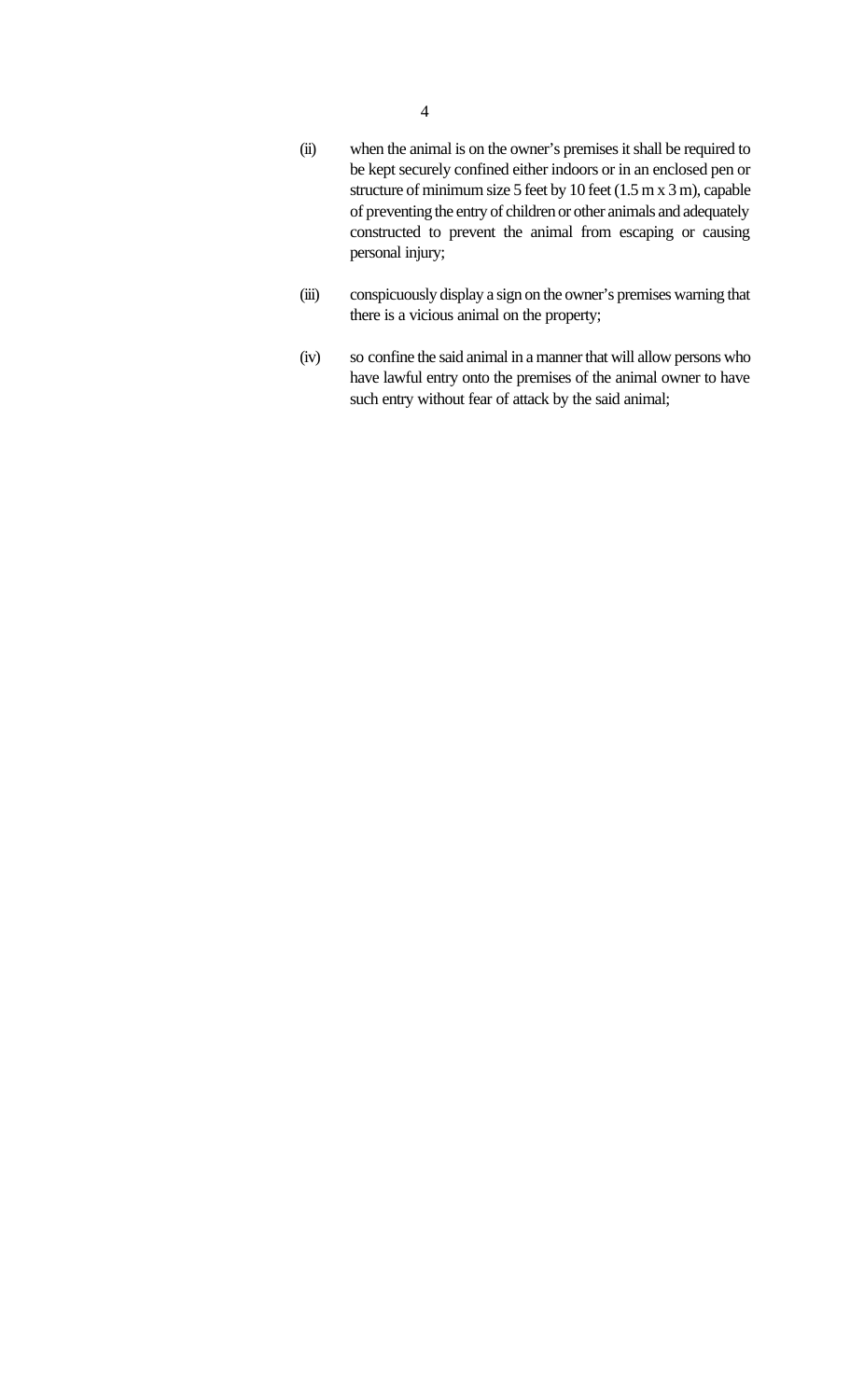- 5
- (v) notify the Animal Control Officer immediately if a vicious animal is loose, unconfined, has attacked another animal or human or has died or has been given away.
- 12. Notwithstanding Section 11, no person shall own, possess or harbour an animal which, in the opinion of the Animal Control Officer, is a threat to the community.

#### **SEIZING AND IMPOUNDING FEES**

13. The following fees shall be paid by the owners of animals;

#### **VIOLATIONS AND PENALTIES**

14. The following penalties shall be paid by the owners of the animals;

| Dangerous/Vicious | <b>Animal</b> | at at the set of the set of the set of the set of the set of the set of the set of the set of the set of the set of the set of the set of the set of the set of the set of the set of the set of the set of the set of the set | Large |
|-------------------|---------------|--------------------------------------------------------------------------------------------------------------------------------------------------------------------------------------------------------------------------------|-------|
|                   |               |                                                                                                                                                                                                                                |       |

- 15. Any animal found at large in the Town contrary to these regulations may be humanely destroyed by the Impounder or Town employee at the expiration of seventy-two hours, (Saturdays, Sundays, and Statutory Holiday excluded), after the time of impounding. After the expiration of such period, the Town may offer such animal for public or private sale and if the animal be sold, shall deduct from the price, fees and expenses payable under section 11 and pay the balance, if any, to the Town Clerk.
- 16. Should the Town offer the animal for sale and there be no purchaser under section 12, the Impounder may have the animal humanely destroyed or delivered to the SPCA if they are willing to take the animal.
- 17. No person shall establish a kennel or carry on any business or institution for boarding, keeping, training or treating dogs unless the permission of the Council, in writing, has been obtained therefore.
- 18. It shall be the duty of the owner of an animal to see that the same is under effective control by means of a leash not more than three (3) meters in length or other device approved by Council when off the owner's premises; to ensure that it is safely tethered or penned up at all times unless otherwise exempted by law.
- 19. Every owner of an animal shall remove from his or her property, immediately and in the proper manner any feces left by such animal, so as not to disturb the enjoyment, comfort or convenience of any person in the vicinity of the property.
- 20. If any animal shall bite any person other than its owner or a member of its owner's household, and while not on the owner's premises, such animal shall be deemed to be a nuisance and the owner thereof shall be deemed to have committed an offence under the terms of these regulations.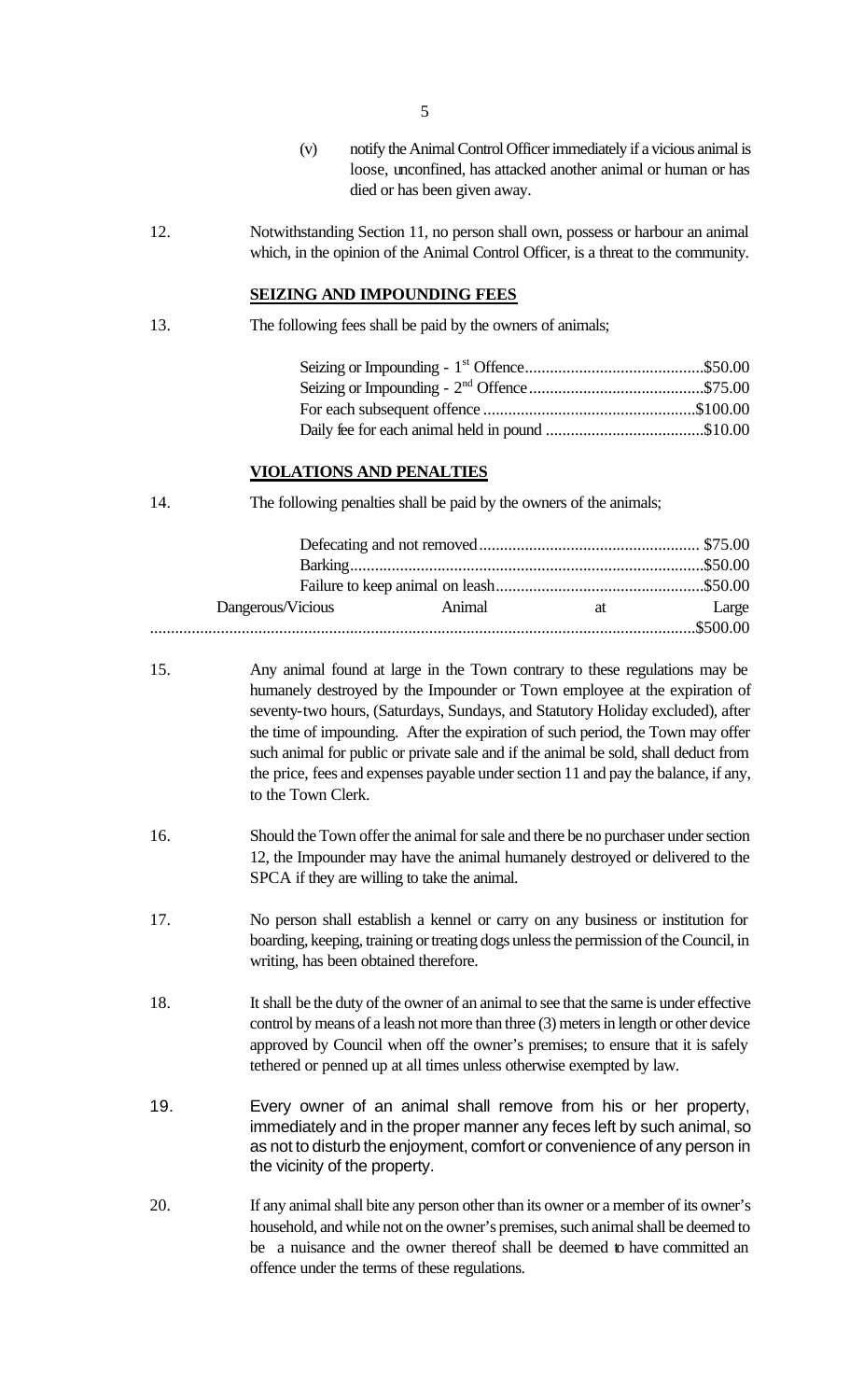21. Every person shall remove forthwith any feces deposited by an animal under that person's control on any highway, street, sidewalk, public park, open space, or private property within municipal boundaries and shall immediately place such feces in a non-porous plastic bag and dispose of it in a proper public or private garbage container.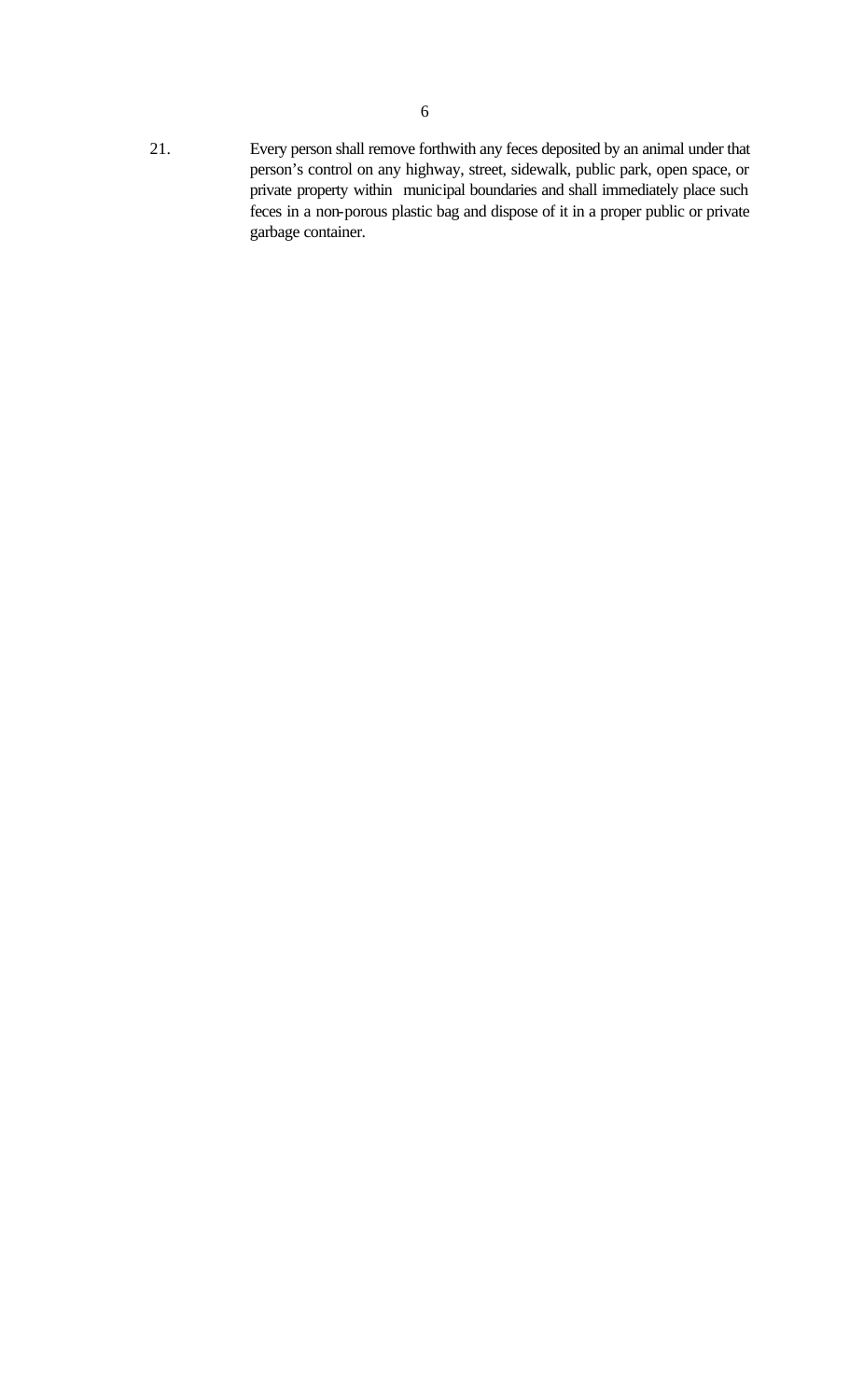- 22. Any animal which is not under the control of its owner and which is found damaging or destroying or fouling with excrement any public or private property may be seized by the property owner, its agent or person injuriously affected and held for collection by the Impounder.
- 23. If any animal shall make noise in such a manner as to disturb the peace, or to constitute an annoyance to residents in the neighborhood, such animal shall be deemed to be a nuisance and the owner thereof shall be deemed to have committed an offence under the terms of these regulations.
- 24. Whenever an animal is found in any public place or on any private property without the consent of the owner, occupant or person having control of such private property or is not held securely on a leash by a person capable of restraining its movements or confined to private property, the Impounder/Control Officer shall, and any person may, cause the dog to be impounded.
- 25. The Impounder, in consultation with the SPCA, shall have the right to seize any animal within the Town limits which in his/her opinion is being mistreated.
- 26. No persons shall keep in any dwelling or part thereof in the Town any horse, cow, calf, swine, sheep, goat, fowls, geese or ducks.
- 27. (a) No person shall keep any livestock of any kind on any land or in any building in the Town without the written permission of the Town. The Town may, by resolution, exempt any species, classes, types or categories of animals or fowls generally, and prescribe any conditions to such exemption.
	- (b) Without limiting the generality of the foregoing, the Town may refuse to permit the keeping of any animal or livestock which it considers offensive, or likely to create a public nuisance or health hazard, or is perceived as causing a threat to public safety.
- 28. Council may limit the number of animals kept on any residential or private property within the Town of Grand Bank.
- 29. The animal owner shall be held responsible to provide medical assistance to an injured or diseased animal and in no way will the town be held liable.
- 30. Any person who has custody, charge or possession of any animal or who is the owner or occupant of any house or premises where an animal is kept or permitted to live or remain shall be deemed to be the owner of the animal for the purposes of the Regulations unless they prove that they are not the owner of the animal.
- 31. The Impounder who reports to the Town Manager or the Town Clerk, shall:
	- (a) Report the name and address of any person observed or reliably reported to have violated any of the provisions of these regulations.
	- (b) Report the time and nature of such violations and any other circumstances related thereto.
	- (c) Serve upon the person violating any of the provisions of these regulations a letter of notice that such person has violated a provision of these regulations and instructing such person where to report to in regard to such violation.
	- (d) File with the Town Manager or the Town Clerk a duplicate copy of each letter of notice served as aforesaid.